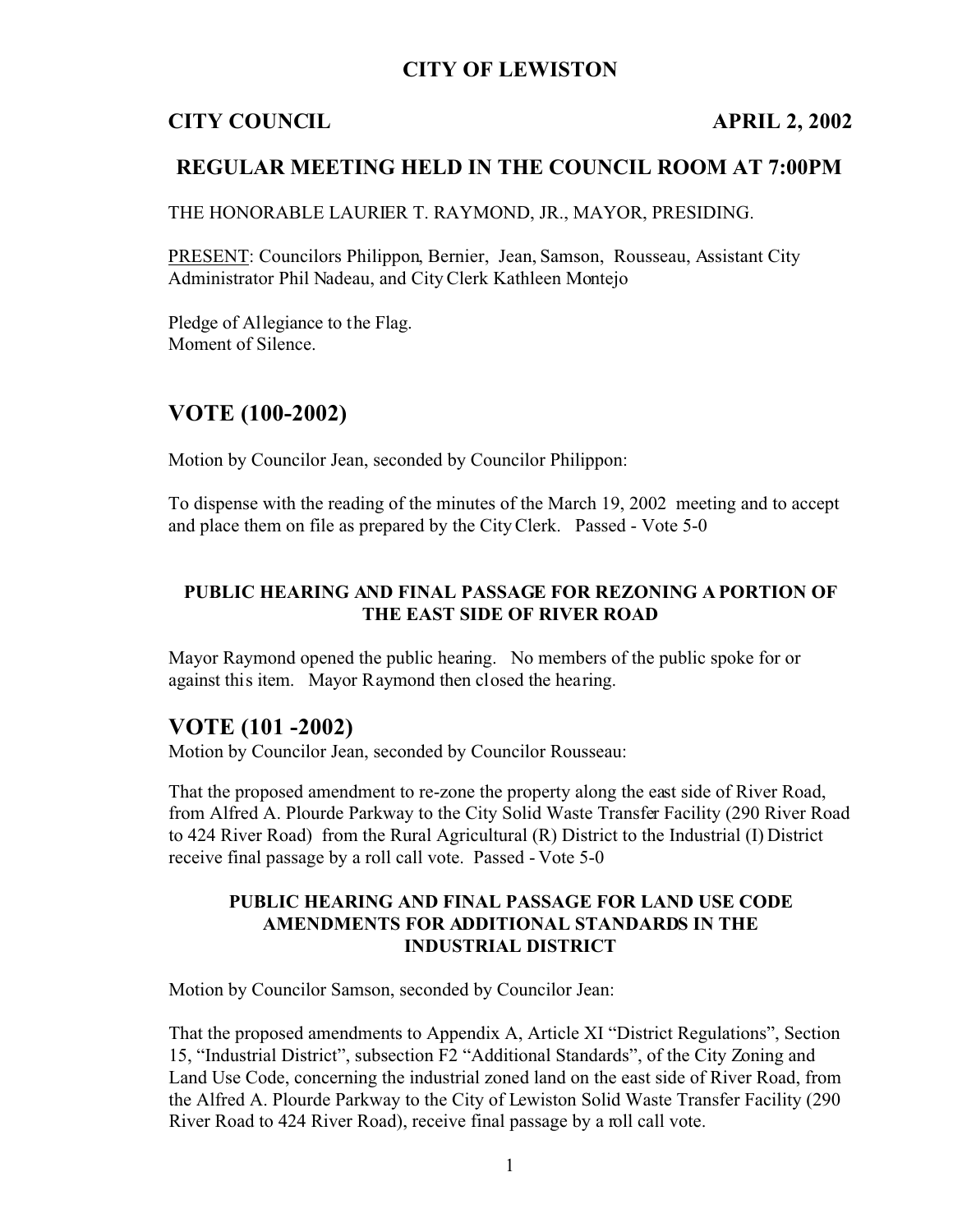Councilor Bernier made a suggestion that the Council consider an amendment to change the buffer from 100 feet to 150 feet, in the area of the Alfred A. Plourde Parkway to the Quaker Cemetery. Development Director Greg Mitchell commented on this recommendation, stating the Planning Board has reviewed the plan, and is recommending the 100 foot buffer, which is an increase of the current set back from this zone of 25 feet. Mr. Mitchell stated the Planning Board has held a number of meetings and public hearings on this issue. He noted that the facility layout needs to use as much space as possible, yet at the same time understands the need to protect the residential abutters. Mr. Mitchell stated that the Planning Board will review with Walmart the idea of changing some of their building layout, to better accommodate the neighborhood.

Mayor Raymond opened the public hearing. Mr. Roberge of River Road stated he would like to have the 100 foot buffer zone increased to at least 150 feet. Mr. Racine of River Road stated that in the public meetings, he heard from the Walmart officials that they really want to come to Lewiston. He believes their strong desire to come to Lewiston is because the City has offered them above and beyond what they normally receive and ask for from communities when they construct a facility, such as large tax incentives and so forth. Mrs. Roberge of River Road stated that she does not feel that the concerns of the resident taxpayers were taken into consideration by the Planning Board, city staff or Council when they were recruiting Walmart to come to Lewiston. She requested that the access road be moved to the other side of the plan layout, away from the residential side.

Mayor Raymond then closed the hearing. Councilor Philippon stated that he is uncomfortable making a change like this at the last minute, without input from the Planning Board, since they have studied the technical details of this plan in depth. He stated this issue is not an easy one for the Council, and he wanted the residents to know that if the Council does not vote in their favor, it does not mean that they were not heard or listened to. Councilor Jean stated that the City will instill strong restrictions to protect the neighbors and require Walmart to be a good corporate neighbor. Councilor Rousseau stated that he just read in the Sunday paper that Walmart is now one of the largest companies and most financially secure companies in the world, and he feels that if the City puts strong restrictions on them, they will be able to comply and afford them.

## **VOTE (102 -2002)**

Motion by Councilor Bernier, seconded by Councilor Samson:

To amend the proposed Ordinance Amendment to change the total buffer and setback from 100 feet to 150 feet, for the section of River Road from the Alfred A. Plourde Parkway to the Quaker Cemetery, for that side of the road (that the Walmart building will be on).

Failed - Vote - 3-2 (Councilors Bernier, Samson and Rousseau voted in favor, Councilors Philippon and Jean opposed). (*Note - Per the City Charter, all votes require a four or more vote in the affirmative in order to pass*.)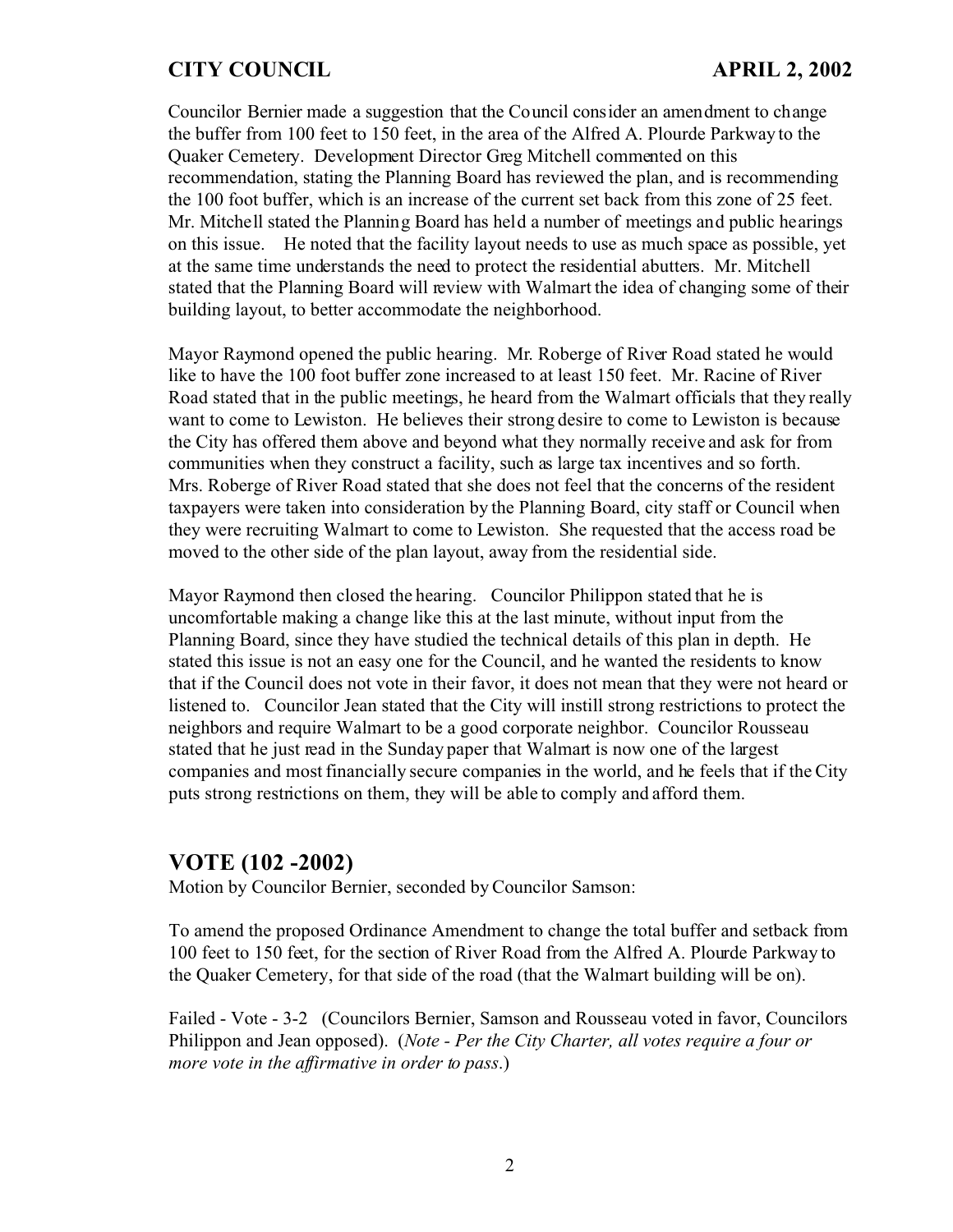# **VOTE (103 -2002)**

Motion by Councilor Rousseau, seconded by Councilor Samson:

To table this item until the next Council meeting. Failed - Vote 2-3 (Councilors Rousseau and Samson in favor; Councilors Philippon, Bernier and Jean opposed.)

The motion, as originally moved by Councilor Samson and seconded by Councilor Jean, is back on the floor for Council consideration.

# **VOTE (104 -2002)**

That the proposed amendments to Appendix A, Article XI "District Regulations", Section 15, "Industrial District", subsection F2 "Additional Standards", of the City Zoning and Land Use Code, concerning the industrial zoned land on the east side of River Road, from the Alfred A. Plourde Parkway to the City of Lewiston Solid Waste Transfer Facility (290 River Road to 424 River Road), receive final passage by a roll call vote. Failed - Vote 2-3 (Councilors Philippon and Jean in favor; Councilors Bernier, Samson and Rousseau opposed.)

#### **PUBLIC HEARING AND FINAL PASSAGE FOR LAND USE CODE AMENDMENTS FOR THE INDUSTRIAL DISTRICT**

Mayor Raymond opened the public hearing. No members of the public spoke for or against this issue. Mayor Raymond then closed the hearing.

## **VOTE (105 -2002)**

Motion by Councilor Philippon, seconded by Councilor Jean:

That the proposed amendments to Appendix A, Article XI "District Regulations", Section 15, "Industrial District", subsection E "Space and Bulk Standards", and subsection F1 and 2 "Additional Standards", of the City Zoning and Land Use Code, receive final passage by a roll call vote. Passed - Vote 5-0

#### **PUBLIC HEARING AND FINAL PASSAGE FOR LAND USE CODE AMENDMENTS FOR THE HIGHWAY BUSINESS DISTRICT**

Mayor Raymond opened the public hearing. No members of the public spoke for or against this issue. Mayor Raymond then closed the hearing.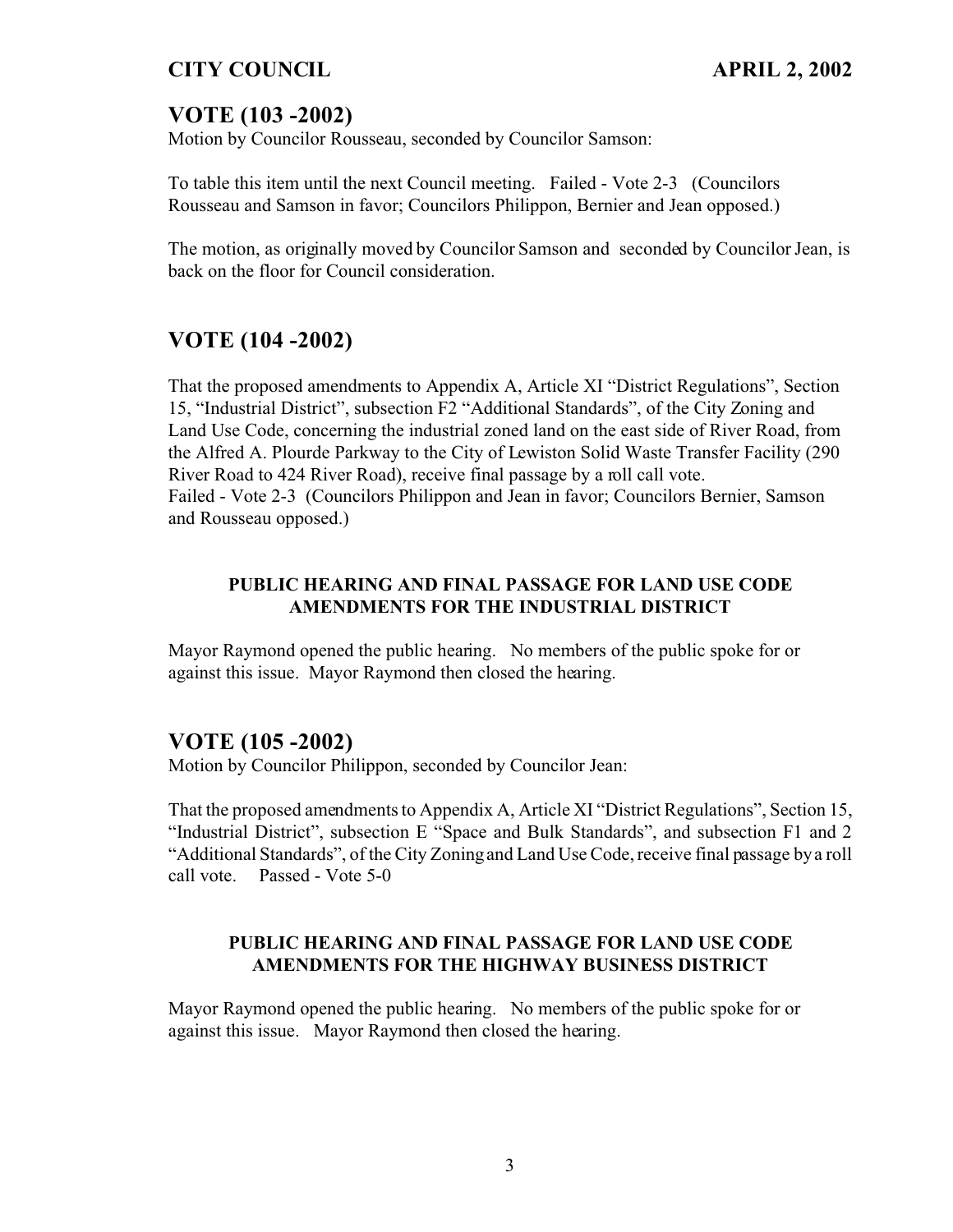# **VOTE (106 -2002)**

Motion by Councilor Philippon, seconded by Councilor Samson:

That the proposed amendments to Appendix A, Article XI "District Regulations", Section 12, "Highway Business District", subsection C "Permitted Uses", of the City Zoning and Land Use Code, to allow mixed-use structures involving the adaptive reuse of an existing building, receive final passage by a roll call vote. Passed - Vote 5-0

#### **PUBLIC HEARING AND FIRST PASSAGE REGARDING AN AMENDMENT TO THE AMUSEMENTS AND ENTERTAINMENT ORDINANCE**

Mayor Raymond opened the public hearing. No members of the public spoke for or against this issue. Mayor Raymond then closed the hearing.

## **VOTE (107 -2002)**

Motion by Councilor Philippon, seconded by Councilor Rousseau:

That the proposed amendment to the City Code of Ordinances, Chapter 10 "Amusements and Entertainments", Article VI "After Hours Entertainment Events", Section 10-158 "License required", and Section 10-159 "Application" receive first passage by a roll call vote and that the public hearing on said ordinance be continued to the meeting of April 16, 2002 for final passage. Passed - Vote 5-0

#### **SPECIAL AMUSEMENT PERMIT FOR CHANCES PUB**

Mayor Raymond opened the public hearing. No members of the public spoke for or against this issue. Mayor Raymond then closed the hearing.

## **VOTE (108 -2002)**

Motion by Councilor Samson, seconded by Councilor Rousseau:

To grant a Special Amusement Permit for Dancing and Entertainment to Chances Pub, 675 Main Street. Passed - Vote 5-0

#### **RECEIVE FUNDING RECOMMENDATIONS FOR CDBG PROGRAM**

Councilor Jean asked if the Council will be receiving additional information on the CDBG program. The suggestion was made to hold a Council workshop in April to review the CDBG program budget. Development Director Greg Mitchell reminded the Council that Councilor Bernier was chairperson of the committee established by Council to review the entire CDBG process and to develop recommendations, and these have been incorporated in this year's program budget. During the May 7 public hearing, Councilors will receive additional information about the committee's findings.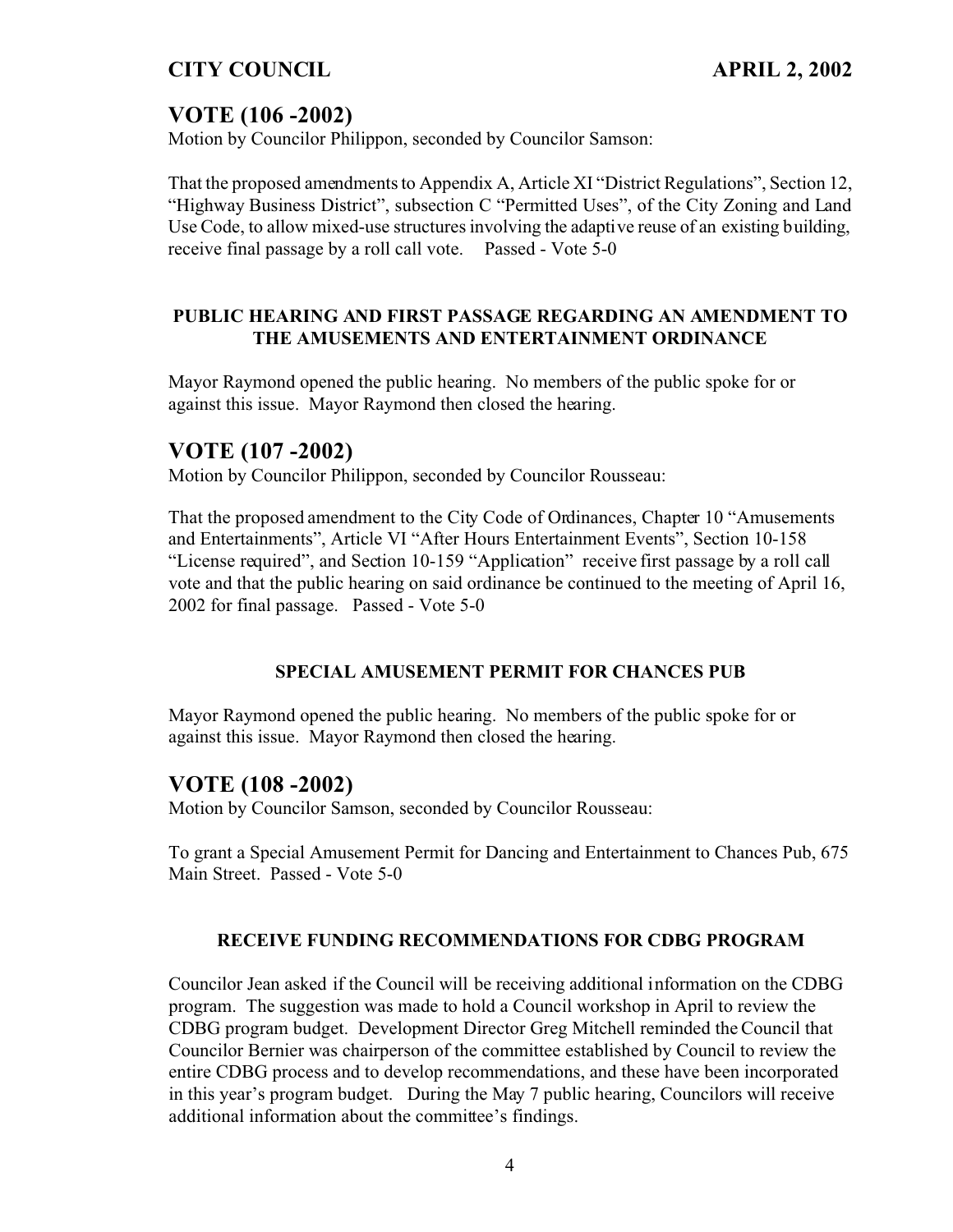# **VOTE (109 -2002)**

Motion by Councilor Samson, seconded by Councilor Philippon:

To receive the recommendation from the Planning Board for the allocation of the Community Development Block Grant program funds for the City's  $28<sup>th</sup>$  year (2002-2003), and further that the schedule be published for a public hearing at the regular Council meeting of Tuesday, May 7, 2002. Passed - Vote 5-0

#### **UPDATE ON ADELPHIA CABLE RATE INCREASE**

Assistant City Administrator Phil Nadeau updated the Council on the recent rate increases for the Adelphia cable television channels and packages. He stated there is an informational meeting next week that Councilors can attend and can suggest to their constituents if they receive questions or hear concerns about the new rate increases.

#### **ANNUAL APPOINTMENTS TO THE RAILROAD BOARD OF DIRECTORS**

Councilor Bernier inquired about the ward representation regarding the nominees proposed by the Mayor. Mayor Raymond stated that he did not focus on ward representation as much as who the members would be and the knowledge and experience they can contribute.

#### **VOTE (110 -2002)**

Motion by Councilor Philippon, seconded by Councilor Rousseau:

To appoint Councilor Bernier, Councilor Samson, Gerard J. Raymond, Richard R. Albert, Greg Hanscom and Mark Pellerin to serve as proxies on the Lewiston-Auburn Railroad Board of Directors for the 2002-2003 year term. Passed - Vote 5-0

#### **AUTHORIZATION FOR APPROVAL OF CIRCUS AND CARNIVAL PERMITS**

## **VOTE (111 -2002)**

Motion by Councilor Jean, seconded by Councilor Rousseau:

ORDERED, That the City Council hereby authorizes the City Clerk and/or Deputy City Clerk to approve and sign all applications for a circus or carnival on behalf of the Municipal Officers, during the period April 2, 2002 through January 6, 2004. Passed - Vote 5-0

#### **UPDATE FROM THE MMA LEGISLATIVE POLICY COMMITTEE**

Assistant City Administrator Phil Nadeau informed the Council that the City is lobbying for the passage of two bills regarding local tax reform, that will benefit urban service center communities, such as Lewiston.